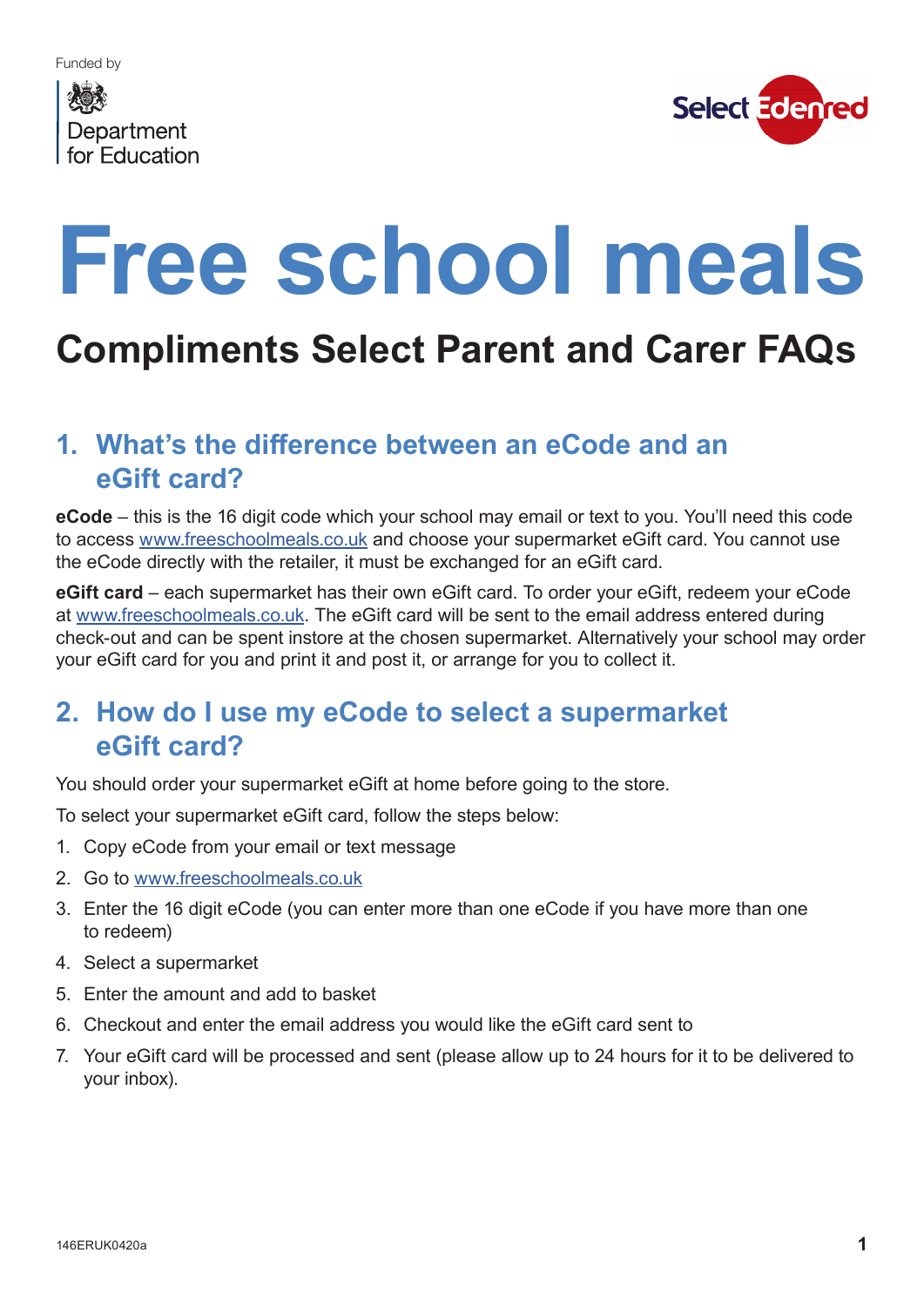# **3. What supermarkets can I pick from?**

The below supermarkets are available:

- **Morrisons**
- **Tesco**
- Sainsbury's
- Asda
- Waitrose (John Lewis)
- M&S food

#### **4. How do I know what the value of the eCode is?**

This is stated in the email sent to you by the school.

# **5. Do I have to use the full value of the eCode when choosing my eGift card(s)?**

Yes – your balance will be visible on the webpage.

# **6. Can I choose to redeem my eCode at more than one supermarket?**

You can mix and match different supermarket retailers within the same order, provided the total value you've chosen for each is equal to total value of the eCode you've entered. For example, with a £10 eCode, you could choose £5 for Tesco and £5 for Sainsbury's.

Simply enter the value you would like to order on each supermarket eGift card and your balance will update so you know how much you have left.

Please note that the full value of the eCode needs to be redeemed in one transaction, you cannot redeem a partial value of the code and save the rest for later.

Most supermarkets accept multiples of £1 per eGift card, however some other supermarkets have larger fixed amounts that can be ordered, e.g £10.

# **7. How long do I have to redeem the eCode?**

Your eCode will expire after 1 month.

#### **8. What happens if my eCode has expired?**

The eCode is cancelled and the money associated is then returned to the Department for Education.

# **9. What can I purchase in-store with the eGift card?**

The eGift card is issued to you in respect of the free school meal benefit and will only be accepted in store for the purchase of food and groceries.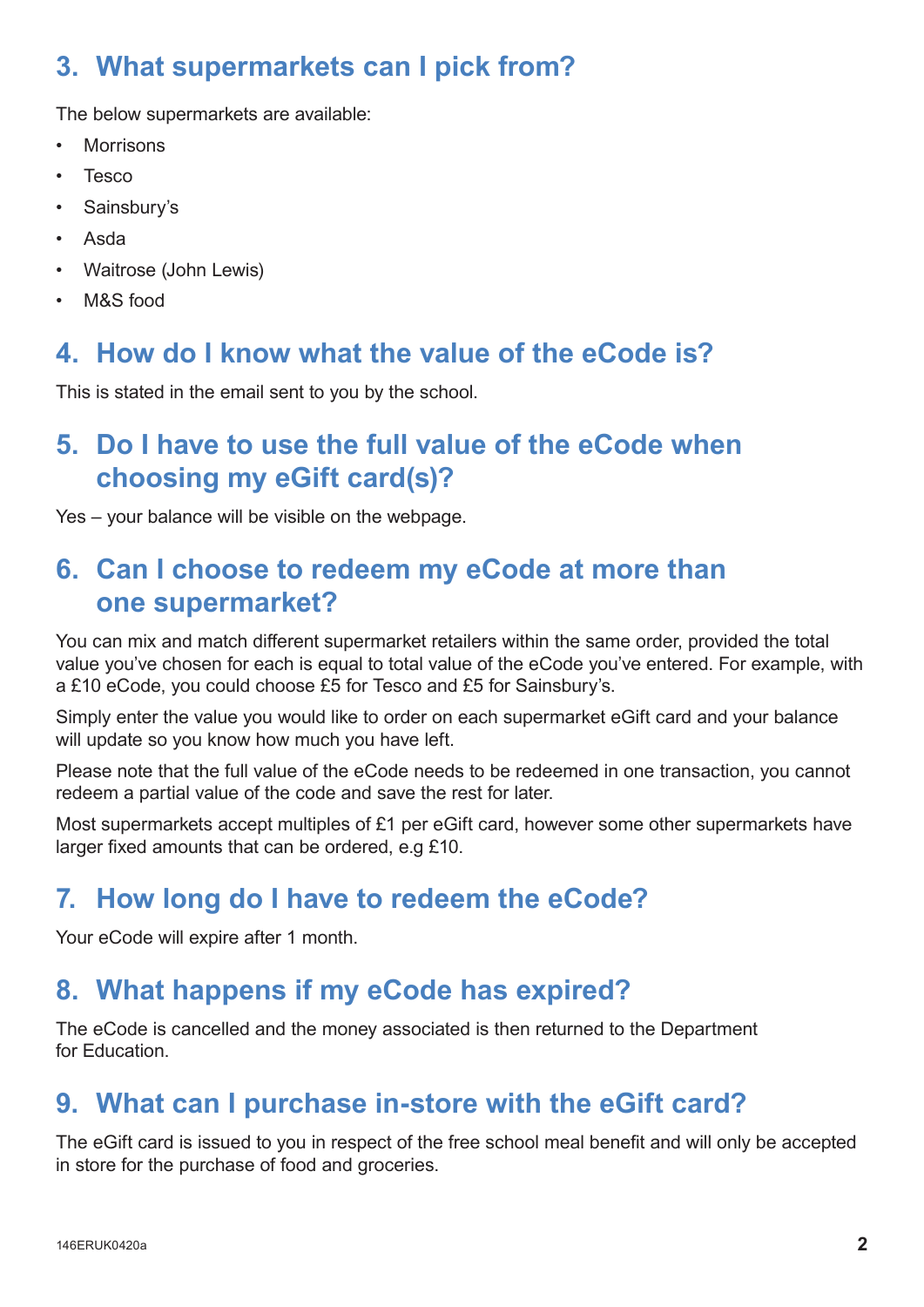#### **10. How do I know the value of the eGift card I have received?**

The value will be present on the eGift card itself.

#### **11. How do I use a supermarket eGift card?**

A supermarket eGift card is a digital voucher. The eGift card email contains a link to a barcode which can be presented at the till in-store either on a smartphone screen or printed on a piece of paper, just like a gift card.

Some eGift cards can be used to purchase online. Please see Q14.

#### **12. Does my eGift card need to be used at the supermarket in one transaction?**

No - your eGift card can be used in multiple transactions and on multiple visits, until you have spent the eGift card.

# **13. How long does the supermarket eGift card last for?**

Please see the table below:

| <b>Supermarket</b>    | <b>Expiry</b>                   |  |
|-----------------------|---------------------------------|--|
| Sainsbury's           | 24 months from last transaction |  |
| <b>Tesco</b>          | 5 years from last transaction   |  |
| Asda                  | 24 months from last transaction |  |
| <b>Morrisons</b>      | 12 months expiry                |  |
| Waitrose (John Lewis) | 24 months from last transaction |  |
| M&S food              | 24 months from last transaction |  |

For more T&Cs, please refer to the supermarket's website.

#### **14. Can the vouchers be used in-store and online?**

Please see the table below:

| <b>Supermarket</b>    | <b>In-store</b> | <b>Online</b> |
|-----------------------|-----------------|---------------|
| Sainsbury's           | Yes             | No            |
| Tesco                 | Yes             | No            |
| Asda                  | Yes             | Yes           |
| <b>Morrisons</b>      | Yes             | <b>No</b>     |
| Waitrose (John Lewis) | Yes             | Yes           |
| M&S food              | Yes             | No            |

For more T&C's, please refer to the supermarket's website.